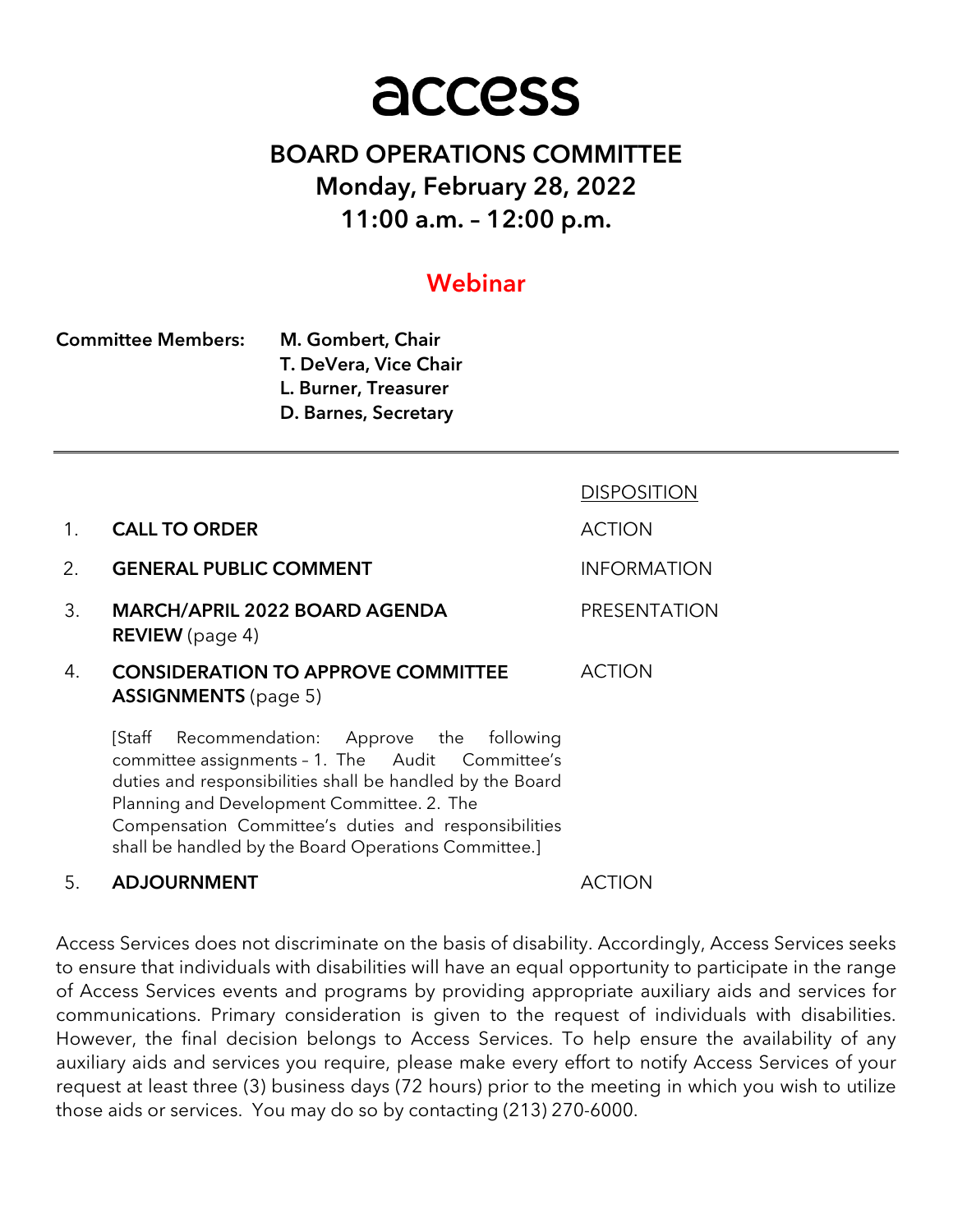Note: Access Services Board committee meetings are held pursuant to the Ralph M. Brown Act [Cal. Gov. Code §54950] and are open to the public. The public may view and obtain all written information supporting this agenda provided to the Board committee both initially and supplementally prior to the meeting at the agency's offices located at 3449 Santa Anita Avenue, El Monte, California and on its website at http://accessla.org. Documents, including Power Point handouts distributed to the Board committee members by staff or Board committee members at the meeting, will simultaneously be made available to the public. Three opportunities are available for the public to address the Board committee during a Board committee meeting: (1) before closed session regarding matters to be discussed in closed session, (2) before a specific agendized item is debated and voted upon regarding that item and (3) general public comment. The exercise of the right to address the Board committee is subject to restriction as to time and appropriate decorum. All persons wishing to make public comment must fill out a goldenrod Public Comment Form and submit it to the Secretary of the Board. Public comment is generally limited to three (3) minutes per speaker and the total time available for public comment may be limited at the discretion of the Chairperson. Persons whose speech is impaired such that they are unable to address the Board at a normal rate of speed may request an accommodation of a limited amount of additional time from the Chair but only by checking the appropriate box on the Public Comment Form. Granting such an accommodation is at the discretion of the Chair. The Board committee will not and cannot respond during the meeting to matters raised under general public comment. Pursuant to provisions of the Brown Act governing these proceedings, no discussion or action may be taken on these matters unless they are listed on the agenda, or unless certain emergency or special circumstances exist. However, the Board committee may direct staff to investigate and/or schedule certain matters for consideration at a future Board committee meeting and the staff may respond to all public comments in writing prior to the next Board committee meeting.

Alternative accessible formats are available upon request.

# \*NOTE

#### NOTICE OF ALTERNATIVE PUBLIC COMMENT PROCEDURES

Pursuant to temporary revised Brown Act requirements, Board committee members will be participating via webinar. The public may submit written comments on any item on the agenda - 1) through email by addressing it to - board@accessla.org or 2) via US Postal mail by addressing it to - Access Services Board Comments, PO Box 5728, El Monte CA 91734. Please include your name, item number and comments in the correspondence. Comments must be submitted/received no later than 9:00 am on Monday, February 28, 2022 so they can be read into the record as appropriate.

The public may also participate via the Zoom webinar link, or by teleconference. Please review the procedures to do so as follows –

How to Provide Public Comment in a Board Meeting via Zoom

Online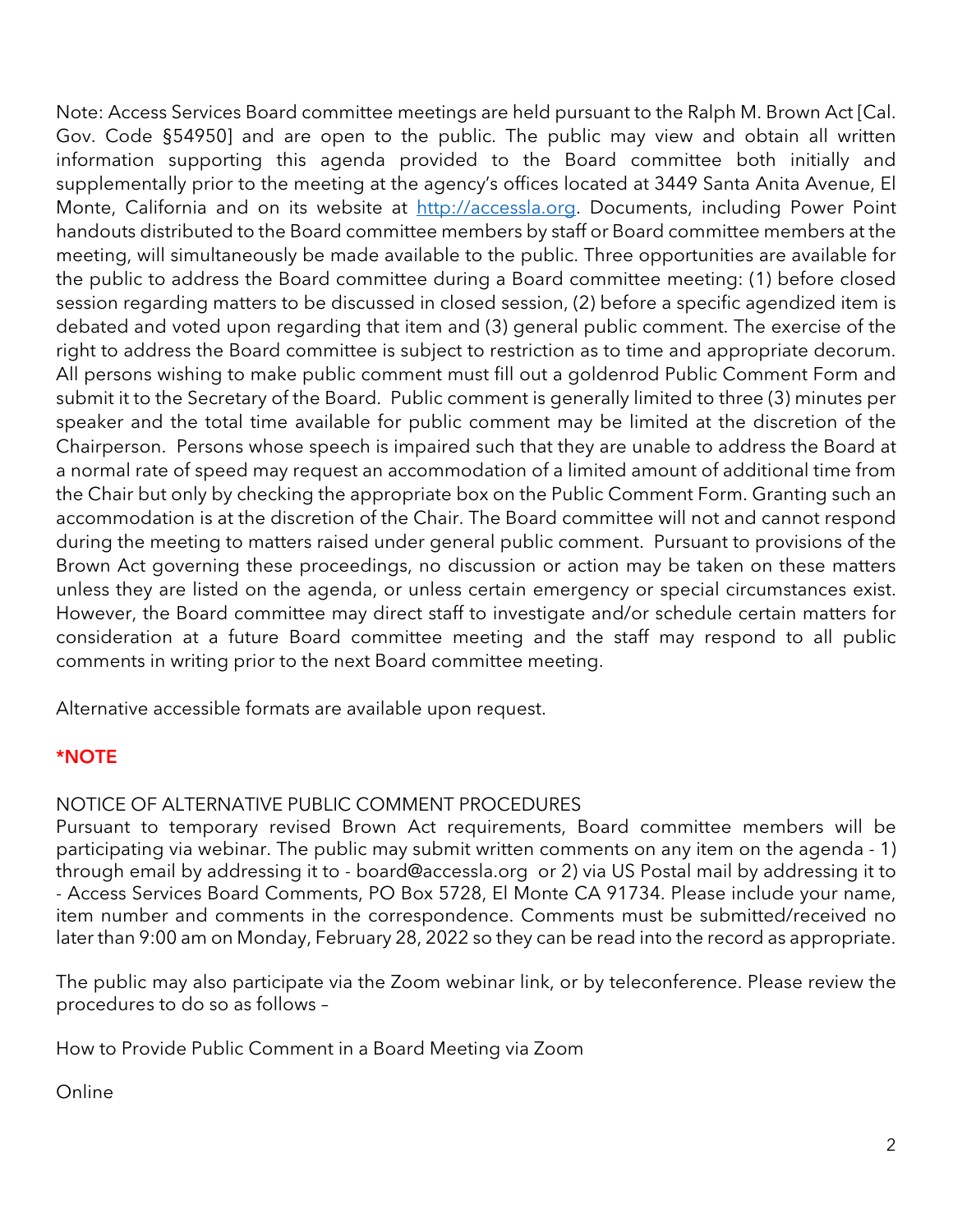- 1. Click the Zoom link for the meeting you wish to join. Meeting information can be found at: https://accessla.org/news\_and\_events/agendas.html. Make sure to use a current, up-to-date browser: Chrome 30+, Firefox 27+, Microsoft Edge 12+, or Safari 7+. Certain functionality may be disabled in older browsers including Internet Explorer. You may also use this direct link https://us06web.zoom.us/j/82231253816
- 2. Enter an email address and your name. Your name will be visible online while you are speaking.
- 3. When the Committee Chair calls for the item on which you wish to speak, click on "raise hand." Speakers will be notified shortly before they are called to speak. Mute all other audio before speaking. Using multiple devices can cause an audio feedback.
- 4. Please note that the "Chat" feature is not enabled during the meeting for general public attendees. If you cannot use the "raise hand" feature, then please submit a written comment as outlined above.
- 5. When called, please limit your remarks to three minutes. An audio signal will sound at the threeminute mark and the Chair will have the discretion to mute you at any point after that. After the comment has been given, the microphone for the speaker's Zoom profile will be muted.

Note: Members of the public will not be shown on video.

By phone

- 1. Call the Zoom phone number and enter the webinar ID for the meeting you wish to join. Meeting information can be found at: https://accessla.org/news\_and\_events/agendas.html
- 2. You can also call in using the following information –
- 3. Dial (for higher quality, dial a number based on your current location): US: +1 669 900 6833 or +1 346 248 7799 or +1 253 215 8782 or +1 929 205 6099 or +1 301 715 8592 or +1 312 626 6799 or 888 788 0099 (Toll Free) or 833 548 0276 (Toll Free) or 833 548 0282 (Toll Free) or 877 853 5247 (Toll Free) Webinar ID: 822 3125 3816
- 4. When the Committee Chair calls for the item on which you wish to speak, press \*9 to raise a hand. Speakers will be notified shortly before they are called to speak. Speakers will be called by the last four digits of their phone number. Please note that phone numbers in their entirety will be visible online while speakers are speaking.
- 5. If you cannot use the "raise hand" feature, the please submit a written comment as outlined above.
- 6. When called, please state your name and limit your remarks to three minutes. An audio signal will sound at the three-minute mark and the Chair will have the discretion to mute you at any point after that. After the comment has been given, the microphone for the speaker's Zoom profile will be muted.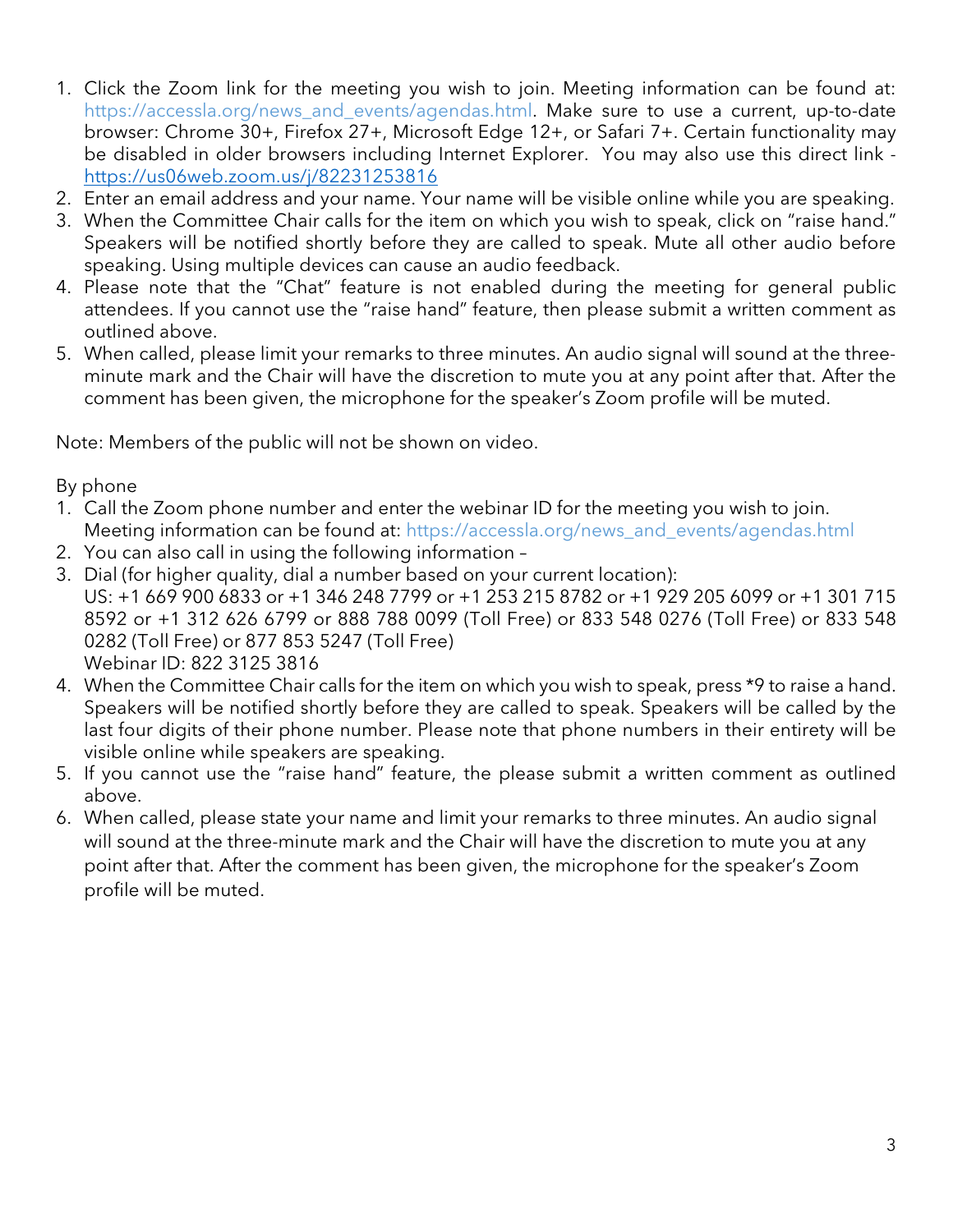#### FEBRUARY 22, 2022

# TO: BOARD OPERATIONS COMMITTEE FROM: F SCOTT JEWELL, DIRECTOR OF ADMINISTRATION RE: MARCH/APRIL 2022 BOARD AGENDA REVIEW

# ISSUE:

Staff requests that the Board Operations Committee provide feedback on the proposed Board of Directors meeting agenda for the March/April Board cycle. Staff liaisons, in consultation with Committee Chairs, will finalize their respective agendas prior to issuance.

# BACKGROUND:

The following items are planned to be reviewed by the committees in March.

# Performance Monitoring Committee:

- Language Interpretation Services Contract Extension
- On-Board Vehicle Camera Recording System Contract Extension
- Information Technology Update
- Fleet Update
- Performance Update

# Planning and Development Committee:

- Employee Health and Benefit Contract Renewals
- Self-Insured Retention Automobile Liability Program Renewal
- Commercial Business Package Insurance Renewal
- CalOES Resolution
- Allocation of COVID-19/FEMA Funds
- Budget Update

# External/Stakeholder Relations Committee:

- Title VI Plan
- Community Advisory Committee Member Appointments
- Federal, State and Local Legislative Updates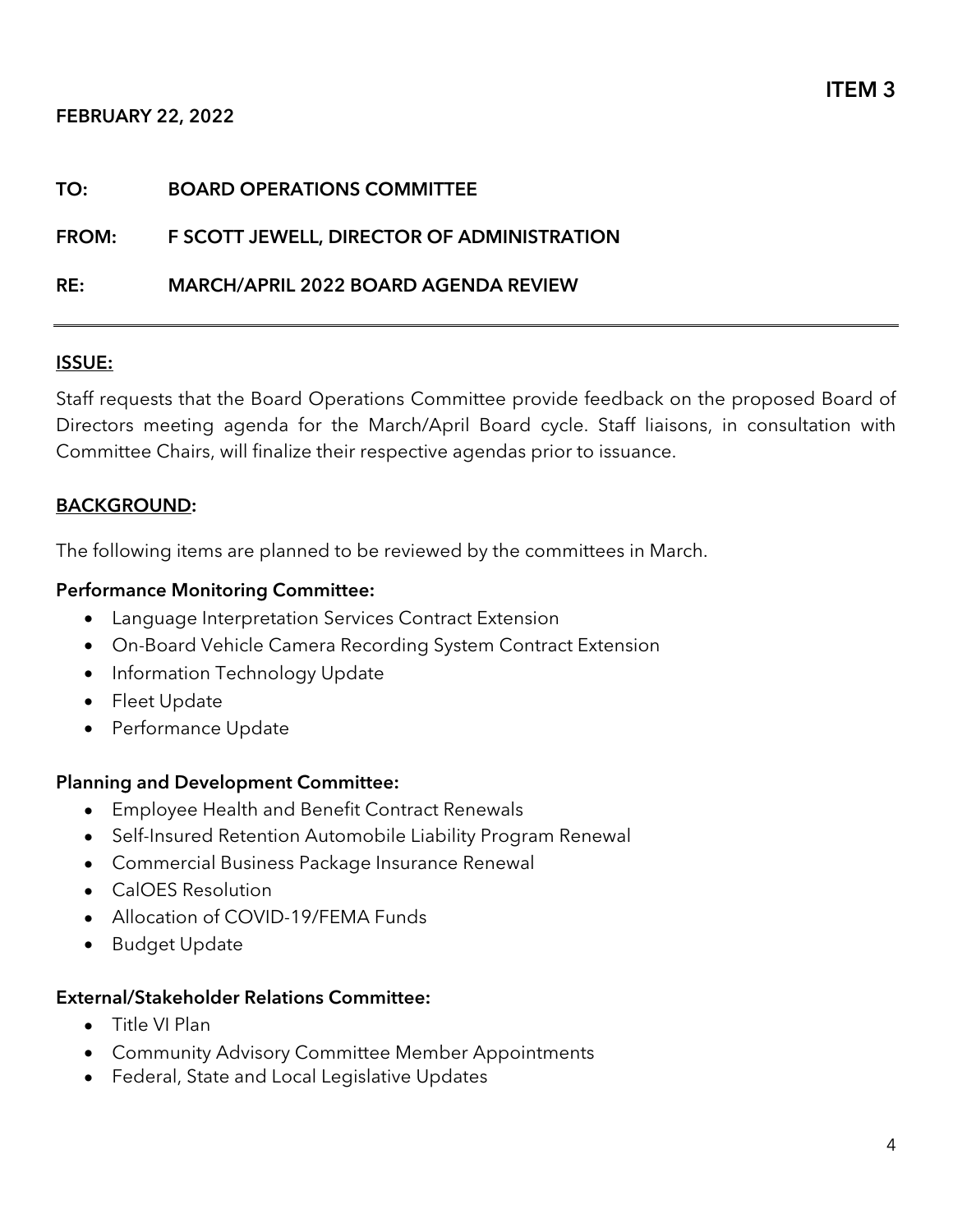#### TO: BOARD OPERATIONS COMMITTEE

#### FROM: F SCOTT JEWELL, DIRECTOR OF ADMINISTRATION

#### RE: CONSIDERATION TO APPROVE COMMITTEE ASSIGNMENTS

#### ISSUE:

Prior to the Board/Board Committee reorganization in 2019, the Board had two standing committees, Audit and Compensation, that were filled by appointees approved by the Board annually. As these committees were established by resolution in 2005, it would be appropriate to assign these responsibilities under the new Board Committee structure.

#### RECOMMENDATION:

Approve the following committee assignments –

- 1. The Audit Committee's duties and responsibilities shall be handled by the Board Planning and Development Committee.
- 2. The Compensation Committee's duties and responsibilities shall be handled by the Board Operations Committee.

#### IMPACT ON BUDGET:

None.

#### ALTERNATIVES CONSIDERED:

The Board may opt to appoint members of these committees separately on an annual basis.

#### BACKGROUND:

The Audit and Compensation committees have met specific Board directed duties since 2005. Due to the reorganization of the Board/Board Committees and disruptions due to the pandemic, these duties have been handled by either the Planning and Development Committee and/or the full Board. Staff feels that it would be a good governance practice to clearly assign these duties to specific committees.

The following are the two Board actions that established these committees in 2005.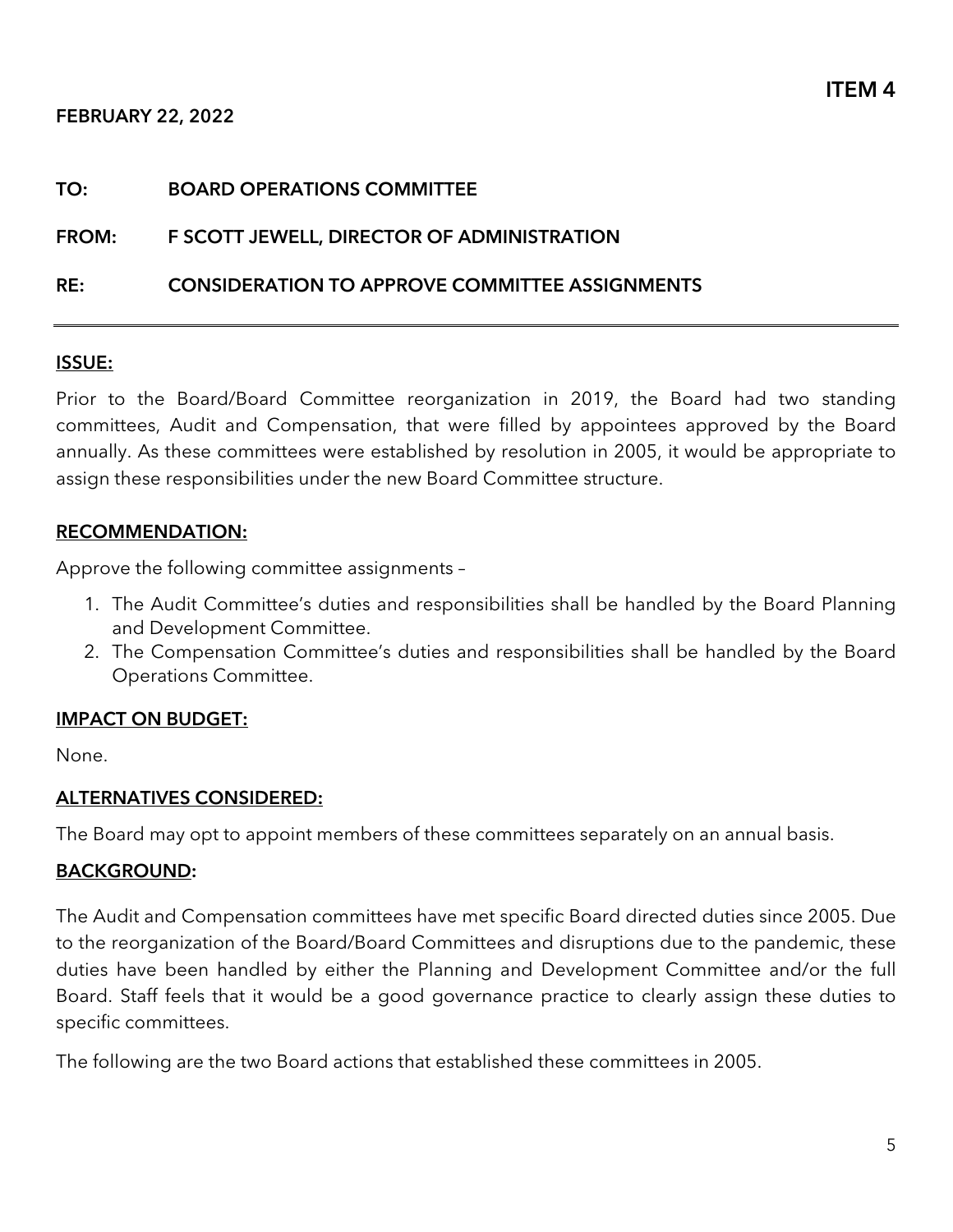#### FROM JULY 25, 2005

| TO:          | <b>BOARD OF DIRECTORS</b>              |
|--------------|----------------------------------------|
| <b>FROM:</b> | <b>JAMES G. JONES, GENERAL COUNSEL</b> |
| RE:          | APPOINTMENT OF AUDIT COMMITTEE         |

#### ISSUE:

Should ASI appoint an audit committee?

#### RECOMMENDATION:

It is recommended that the ASI Board appoint an audit committee of its Board by adopting the following preambles and resolutions:

WHEREAS, California law (Gov. Code §12586(e)(2)) requires that the Board of Directors establish an audit committee, and the Bylaws of the corporation do not limit the Board's authority to do so;

WHEREAS, regardless of state law, the Board of Directors notes that the adoption of an audit committee will, among other things, strengthen the independence of this Agency's independent auditors and, if applicable, this Agency's internal auditors thereby helping to assure the objectivity of agency financial statements and the maintenance of appropriate accounting practices and internal accounting controls; and

WHEREAS, this Board of Directors has determined that it is in the best interests of this corporation and of its members that an audit committee be appointed, with powers as set forth in these resolutions;

NOW, THEREFORE, BE IT RESOLVED, that an audit committee (the "Audit Committee") consisting of \_\_\_\_ persons is hereby created, and the following persons are appointed thereto, none of whom are staff members or the chairman of the finance committee or have any material financial interest in any entity doing business with this Agency: \_\_\_\_\_\_, \_\_\_\_\_\_ and \_\_\_\_\_\_\_\_\_ with the Director of Finance and Administration being an ex-officio member of the

committee.

FURTHER RESOLVED, that to the full extent permitted by applicable law, the Audit Committee shall exercise the following powers and duties:

(a) To meet with the independent auditors of this corporation at least annually to discuss and review the scope of the annual audit, any open questions as to the choice of acceptable accounting principles to be applied, any matters of difference of opinion or dispute between the independent auditors and the officers or employees of this corporation, and all other matters relating to the auditors' relationship with the corporation;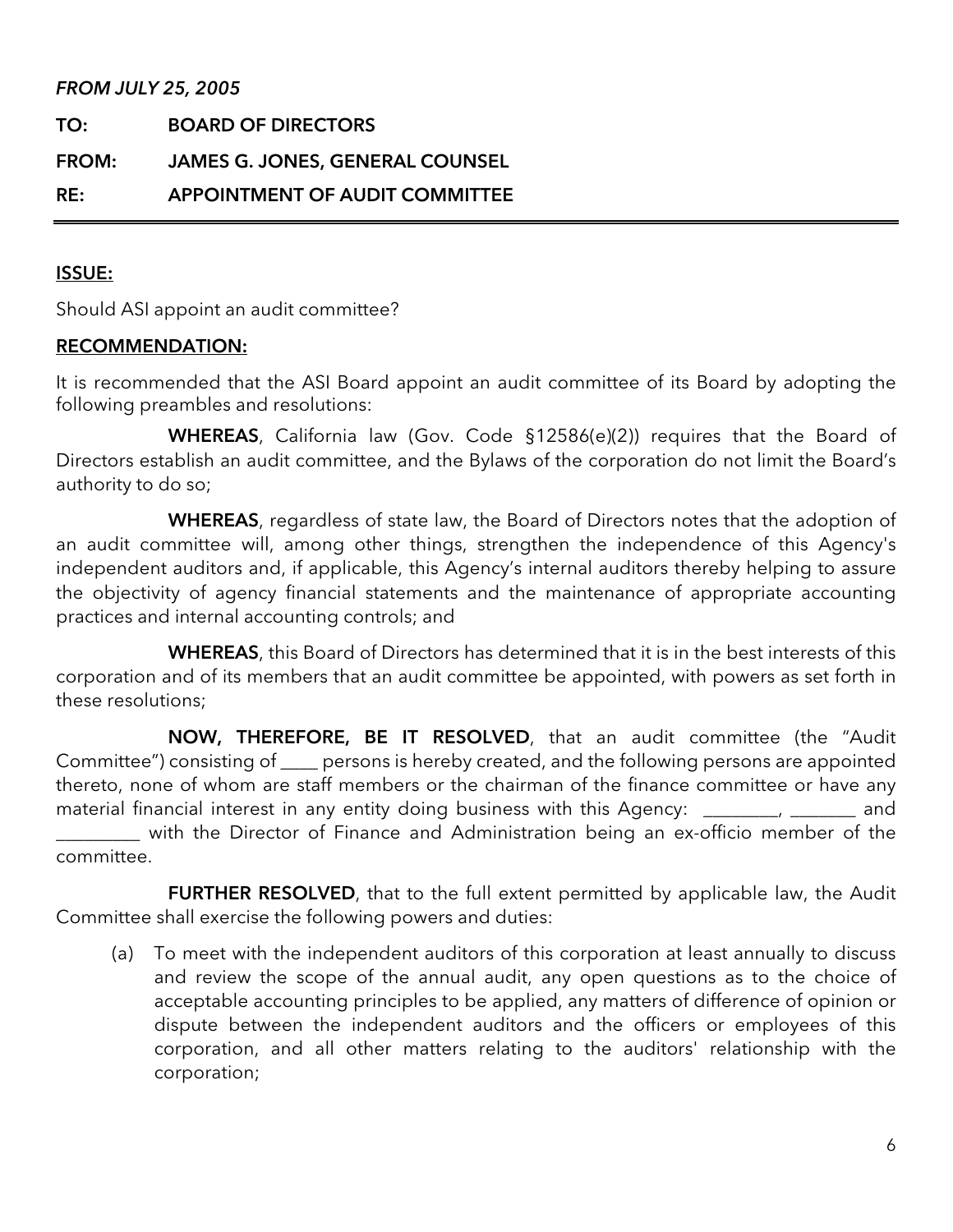- (b) If applicable, to meet with internal auditors of this corporation, at intervals selected by the Audit Committee as sufficient to carry out its duties under these resolutions, to raise with, and received from, such auditors questions relating to: internal controls and other matters respecting the corporation, the internal auditors' duties and their relationship to other officers and employees of the corporation, and other matters germane to effective performance by the internal auditors of their duties;
- (c) To advise and assist the Board of Directors in evaluating the auditors; independent performance, including the scope and adequacy of the auditors' review;
- (d) To nominate, for approval of the Board of Directors, the firm of independent auditors to be submitted to the members of the Agency for ratification at the annual meeting thereof if such submission is deemed desirable by the Board and to the extent permitted by law, negotiate the compensation of such auditors and to recommend to the Board of Directors the termination of the auditors;
- (e) To review the audit and the Agency's annual financial statements, including the footnotes, and discuss such statements with the independent auditors prior to release of the corporation's annual reports to members;
- (f) To determine whether to accept the audit;
- (g) To receive and consider the independent auditors' comments and suggestions as to internal audit and control procedures, adequacy of staff, and other matters, and based upon such comments and suggestions, to make such recommendations to the Board as the Audit Committee shall deem necessary and appropriate;'
- (h) To periodically consult with the independent auditors as to the result of any internal reviews of this Agency's financial statements performed by them and to review with such independent auditors and the corporation's management from time to time the extent to which changes or improvements in financial and accounting practices recommended by such independent auditors or management personnel, have been implemented; and
- (i) To meet with and request and obtain reports and information from the Agency's officers, employees and others as the Audit Committee, in consultation with the Executive Director and/or Director of Finance and Administration, shall determine to be necessary in carrying out their duties as set forth above.
- (j) To approve the performance of any non-auditing services by the audit firm and to preserve the independence of the auditors.

FURTHER RESOLVED, that each member of the Audit Committee shall serve as such until such member's successor shall be appointed by the Board of Directors or until the existence of the Audit Committee is terminated by the Board. In the event that any member of the Audit Committee shall resign, the vacancy so caused shall be filled by the Board.

FURTHER RESOLVED, that two (2) members of the Audit Committee shall constitute a quorum for the transaction of business.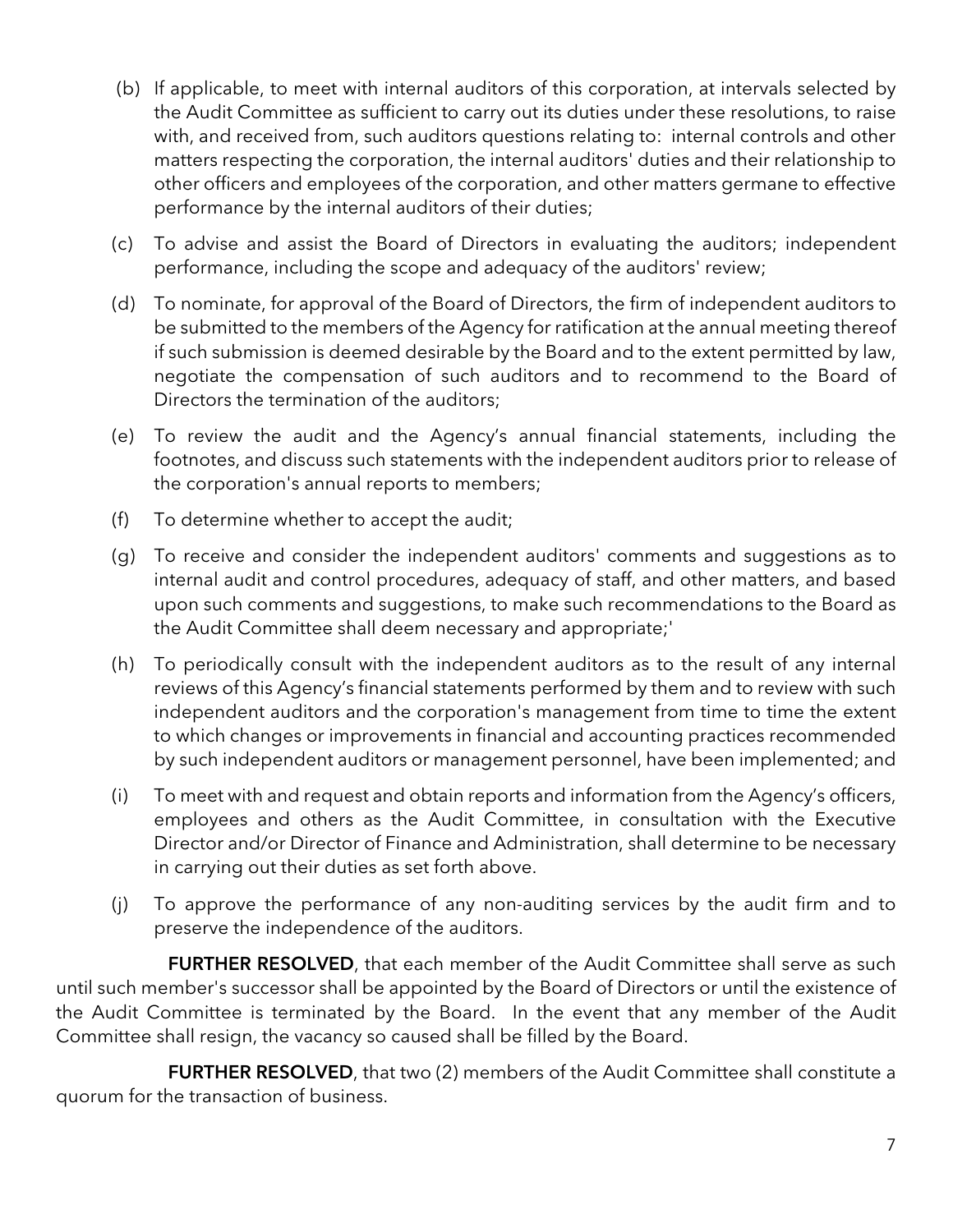FURTHER RESOLVED, that meetings of the Audit Committee may be held in any place, and in any manner, permitted by applicable law and the Bylaws of this Agency. The Audit Committee shall adopt rules of procedure and shall meet as provided by those rules or as provided by this resolution and the Bylaws in the absence of a rule duly adopted by the Audit Committee to the contrary. Meetings shall be held when called by any member of the Audit Committee, the Board of Directors, or otherwise as permitted by the Bylaws, the call to be communicated orally or in writing to each member of the Audit Committee at least twenty-four (24) hours before the hour fixed for the meeting; the call shall be directed to each member at his or her business address (if sent for receipt during regular business hours), or residence (if not sent for receipt during regular business hours). All calls and notices and any such waivers, consents, or approvals respecting a meeting shall be made a part of the minutes of the meeting.

FURTHER RESOLVED, that each member of the Audit Committee shall not be compensated for serving on such committee but shall be reimbursed for reasonable expenses incurred in attending meetings of the committee.

# BACKGROUND:

California Government Code § 12586(e)(2) requires that:

- a. Certain non-profit entities create an audit committee.
- b. That no staff member can be a member of that committee.
- c. The audit committee may include persons who are not members of the Board of Directors.
- d. Members of the Audit Committee shall not receive any compensation from the corporation in excess of the compensation, if any, received by members of the Board of Directors for service on the Board and shall not have a material financial interest in any entity doing business with the entity.
- e. Subject to the supervision of the Board of Directors, the Audit Committee shall be responsible for recommending to the Board of Directors the retention and termination of the independent auditor and may negotiate the independent auditor's compensation, on behalf of the Board of Directors.
- f. The Audit Committee shall confer with the auditor to satisfy its members that the financial affairs of the corporation are in order.
- g. The audit committee shall review and determine whether to accept the audit;
- h. The audit committee shall assure that any non-audit services performed by the auditing firm conform with standards for auditor independence; and
- i. The Audit Committee shall approve performance of non-audit services by the auditing firm.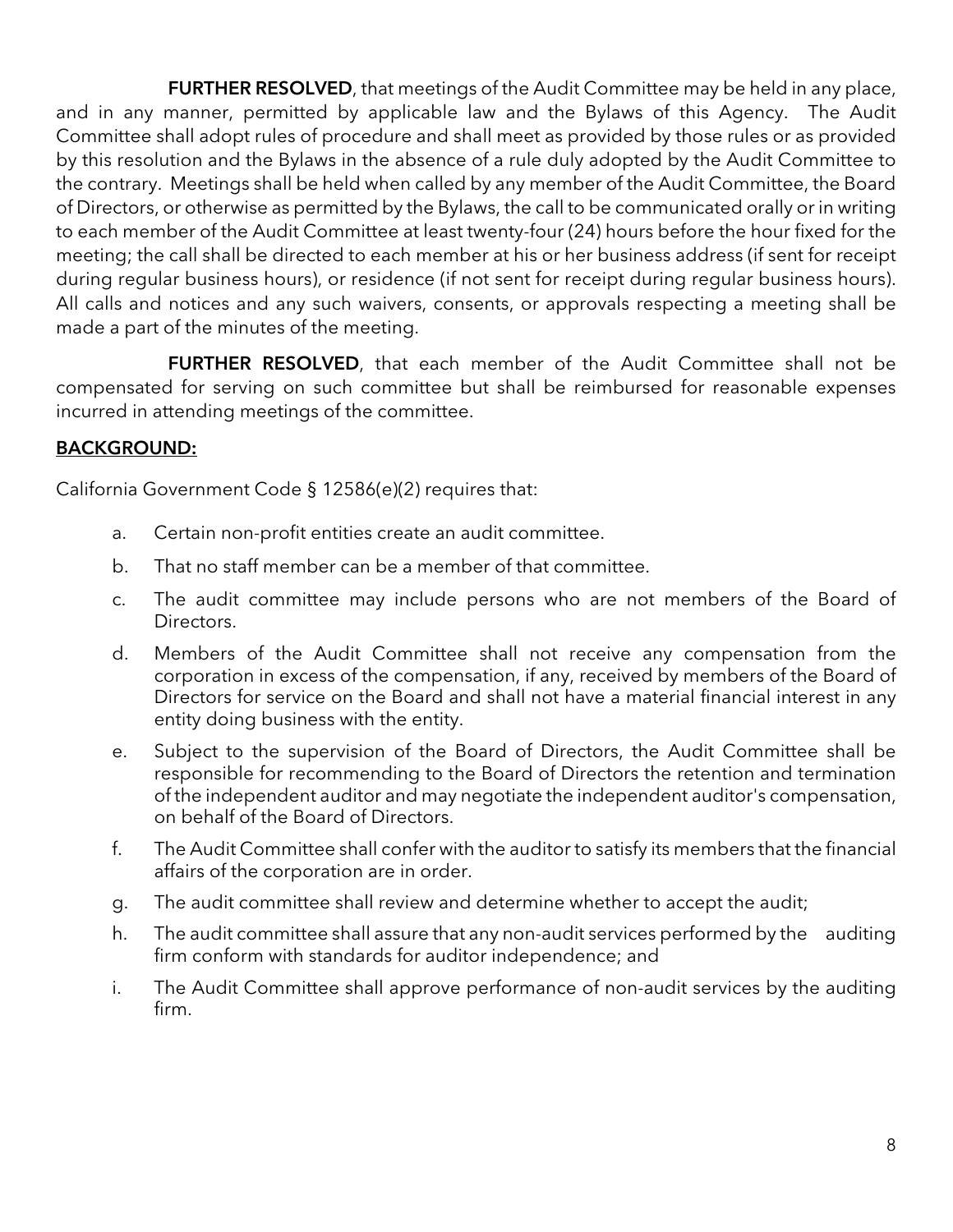# IMPACT ON BUDGET:

Minor impacts on the budget can be expected by reason of the costs associated with Audit Committee meetings and activities.

### IMPACT ON SERVICE:

There are no anticipated impacts on service to the community occasioned by this item.

#### BACKGROUND:

In a desire to apply the principles of Sarbanes/Oxley to non-profit institutions, in 2004 California adopted Government Code §12580, et. seq. some of the provisions of which are arguably applicable to ASI. These statutes attempt to legislate some of the minimum elements of good corporate governance and accountability and are thus worthy of consideration even if technically inapplicable to ASI's operations.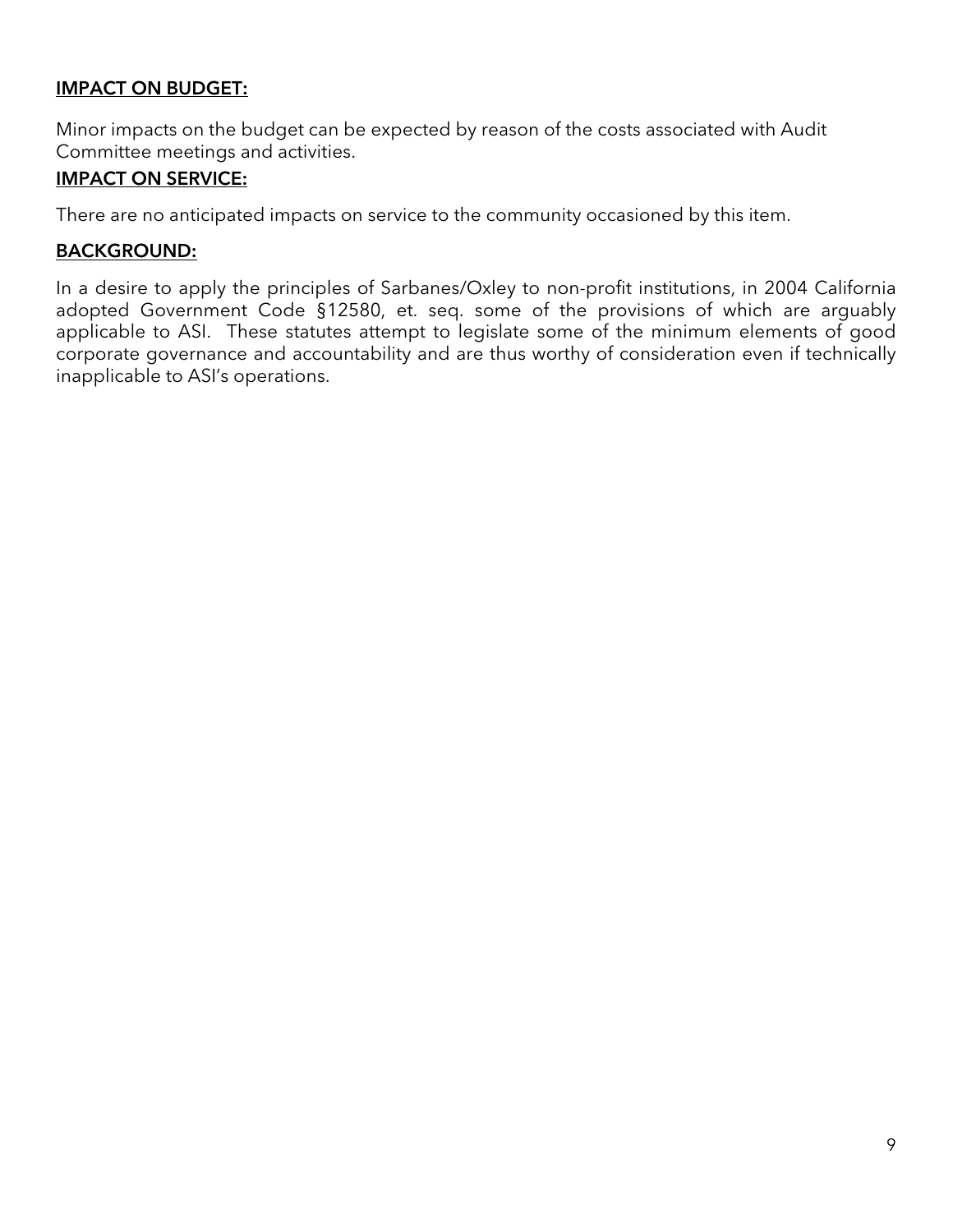#### FROM JULY 25, 2005

| TO:   | <b>BOARD OF DIRECTORS</b>              |
|-------|----------------------------------------|
| FROM: | <b>JAMES G. JONES, GENERAL COUNSEL</b> |
| RE:   | APPOINTMENT OF COMPENSATION COMMITTEE  |

#### ISSUE:

Should ASI appoint a Compensation Committee?

#### RECOMMENDATION:

It is recommended that the ASI Board appoint a Compensation Committee to fulfill state mandated oversight of certain executives' compensation and to handle the salary surveys for other executive officer's by adopting the following preambles and resolutions:

WHEREAS, California law (Gov. Code § 12586(g)) requires that the compensation, including benefits, of the Executive Director and the Director of Finance and Administration upon hiring, renewal or extension of the term of employment or upon modification of compensation be reviewed and a determination made as to whether such compensation is just and reasonable;

WHEREAS, this Board of Directors notes that the appointment of a Compensation Committee composed of \_\_\_\_\_\_\_\_\_\_\_ to review and approve the compensation of executives promotes a forum providing independent oversight over the fairness of the compensation arrangements for such executives and greater management accountability; and

WHEREAS, this Board has determined that it is in the best interests of this Agency and of its members that such a committee be appointed, with powers as set forth in these resolutions, and that the committee be called the "Compensation Committee" of this Board;

NOW, THEREFORE, BE IT RESOLVED, that a Committee (the "Compensation Committee") consisting of \_\_\_\_ persons is hereby created, and the following persons are hereby appointed as its members: \_\_\_\_\_\_\_\_\_\_\_\_\_\_\_\_\_\_\_\_\_\_

FURTHER RESOLVED, that each member of the Compensation Committee shall serve until such member's successor shall be appointed by the Board or until the existence of the Compensation Committee is terminated by the Board of Directors. In the event that any member of the Compensation Committee shall resign or cease to be a Director of this corporation, the vacancy thus caused shall be filled by the Board.

FURTHER RESOLVED, that two (2) members of the Compensation Committee shall constitute a quorum for the transaction of business.

FURTHER RESOLVED, that meetings of the Compensation Committee may be held in any place, and in any manner, permitted by applicable law and the Bylaws of this corporation. The Compensation Committee shall adopt rules of procedure and shall meet as provided by those rules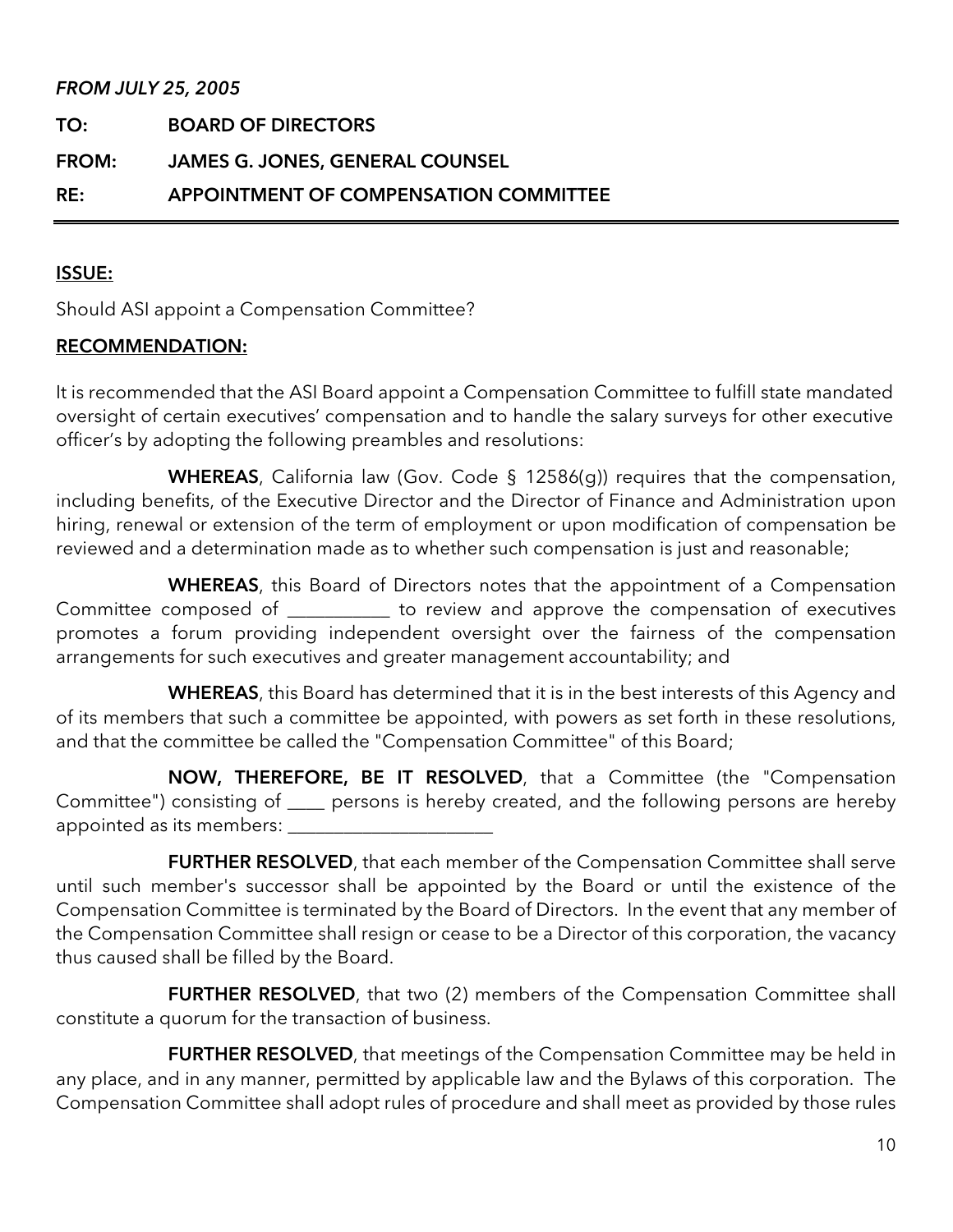or as provided by this resolution and the Bylaws in the absence of a rule duly adopted by the Compensation Committee to the contrary. Meetings shall be held when called by any member of the Compensation Committee or the Board of Directors or otherwise permitted by the Bylaws, the call to be communicated orally or in writing to each member of the Compensation Committee at least twenty-four (24) hours before the hour fixed for the meeting; the call shall be directed to each member at his or her business address (if sent for receipt during regular business hours). All calls and notices and any such waivers, consents, or approvals respecting a meeting shall be made a part of the minutes of the meeting.

FURTHER RESOLVED, that to the extent permitted by applicable law, the Compensation Committee shall exercise the following powers and duties:

- (a) Review and approve or recommend to the full Board the annual salary, bonus and other benefits, direct and indirect, of this Agency's Executive Director and Director of Finance and Administration and such other members of senior management as the Board may request;
- (b) Upon hiring, renewal or extension of the term of employment or modification of compensation for the Executive Director or Director of Finance and Administration, determine whether the compensation (including benefits) for such executives is just and reasonable and report such determination and the basis thereof to the Board.
- (c) Administer executive compensation or incentive compensation arrangements for this Agency, to the extent that the Board of Directors would otherwise be involved in the administration thereof and to review and submit to the Board of Directors' recommendations concerning new executive compensation;
- (d) Establish and periodically review this Agency's polices regarding management prerequisites;
- (e) Establish, when applicable, guidelines for incidental use by Agency personnel and their families of Agency resources that are not otherwise being utilized;
- (f) Periodically review and submit to the full Board of Directors recommendations regarding non-officer employee compensation and benefit policies;
- (g) Function, on an ad hoc basis, as the committee having delegated authority to determine whether or not indemnification should be provided to officers and directors who are also employees;
- (h) Review and submit to the full Board of Directors recommendations concerning longrange planning for executive development and succession; and
- (i) Consult with appropriate management personnel and/or outside consultants periodically concerning levels of executive compensation, emerging trends in the compensation area and other matters which would be relevant in carrying out their duties as set forth above.